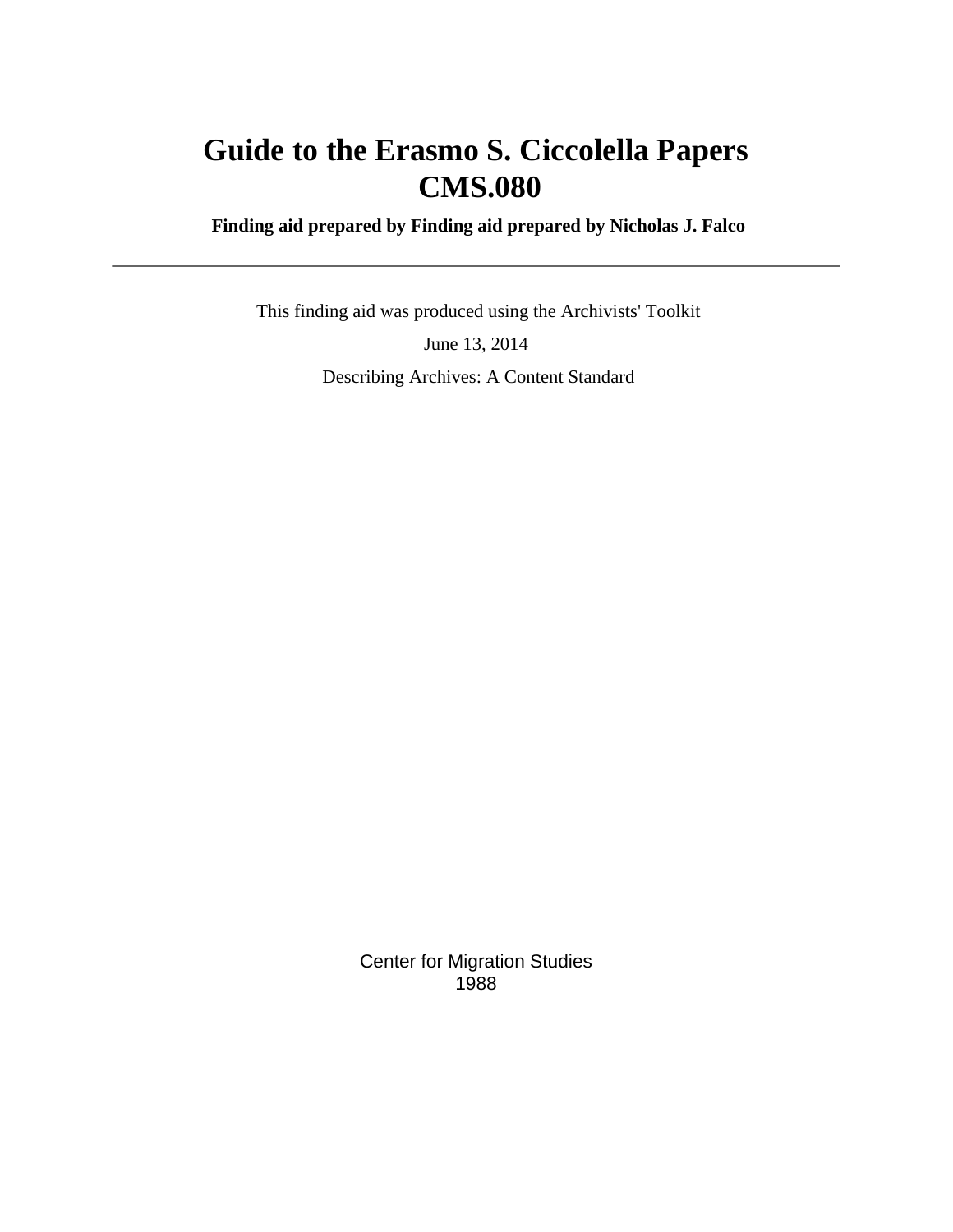# **Table of Contents**

 $\overline{\phantom{a}}$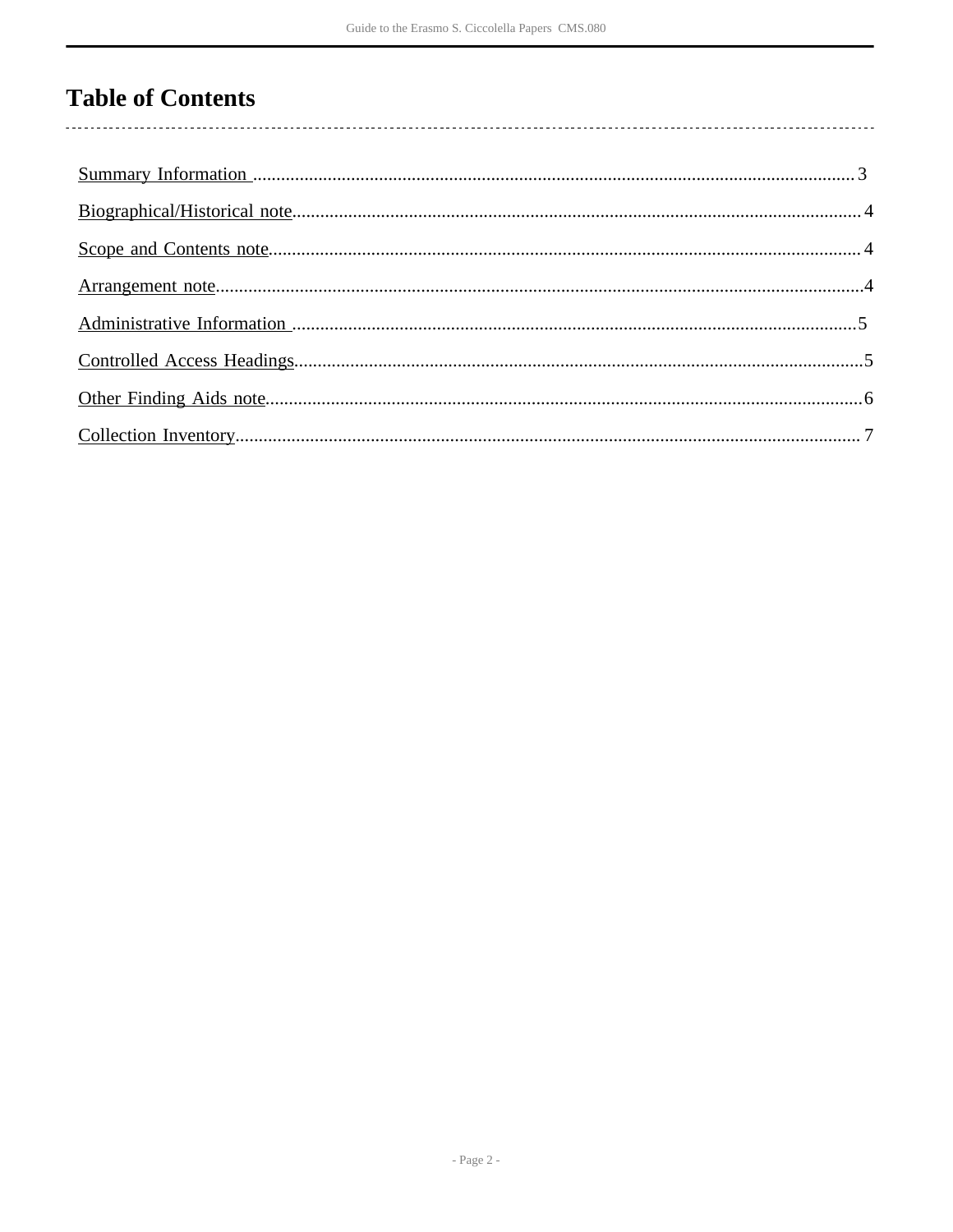## <span id="page-2-0"></span>**Summary Information**

 $\ddot{\phantom{a}}$ 

<u>. . . . . . . .</u>

| <b>Repository</b> | <b>Center for Migration Studies</b>                                                                                                                                                                                                                                                                                                                                                                                                                                                                                                                                                                                                                                                           |
|-------------------|-----------------------------------------------------------------------------------------------------------------------------------------------------------------------------------------------------------------------------------------------------------------------------------------------------------------------------------------------------------------------------------------------------------------------------------------------------------------------------------------------------------------------------------------------------------------------------------------------------------------------------------------------------------------------------------------------|
| <b>Creator</b>    | Ciccolella, Erasmo S.                                                                                                                                                                                                                                                                                                                                                                                                                                                                                                                                                                                                                                                                         |
| <b>Title</b>      | Erasmo S. Ciccolella Papers                                                                                                                                                                                                                                                                                                                                                                                                                                                                                                                                                                                                                                                                   |
| Date [bulk]       | Bulk, 1953-1983                                                                                                                                                                                                                                                                                                                                                                                                                                                                                                                                                                                                                                                                               |
| Date [inclusive]  | 1953-1983                                                                                                                                                                                                                                                                                                                                                                                                                                                                                                                                                                                                                                                                                     |
| <b>Extent</b>     | 0.25 Linear feet in one document box.                                                                                                                                                                                                                                                                                                                                                                                                                                                                                                                                                                                                                                                         |
| Language          | English                                                                                                                                                                                                                                                                                                                                                                                                                                                                                                                                                                                                                                                                                       |
|                   | Language of Materials note Collection is in English and Italian.                                                                                                                                                                                                                                                                                                                                                                                                                                                                                                                                                                                                                              |
| <b>Abstract</b>   | CMS 080 was generated by New Jersey Italian-American educator<br>Erasmo S. Ciccolella during his retirement, when he researched family<br>and local history. It includes four manuscripts Ciccolella produced: on<br>his extended family; on his uncle, Italian-language poet Joseph Tallini;<br>on Italian-American experience with the Board of Education of Trenton,<br>New Jersey, for which Ciccolella worked from 1936 to 1971; and on his<br>local church and parochial-school teachers. It also contains ephemeral<br>publications by the aforementioned poet-uncle, and a newspaper report<br>on Ciccolella's research into Italian Americans and the Trenton Board of<br>Education. |

### **Preferred Citation note**

Center for Migration Studies of New York; Papers of Erasmo S. Ciccolella (CMS 080); Box; Folder.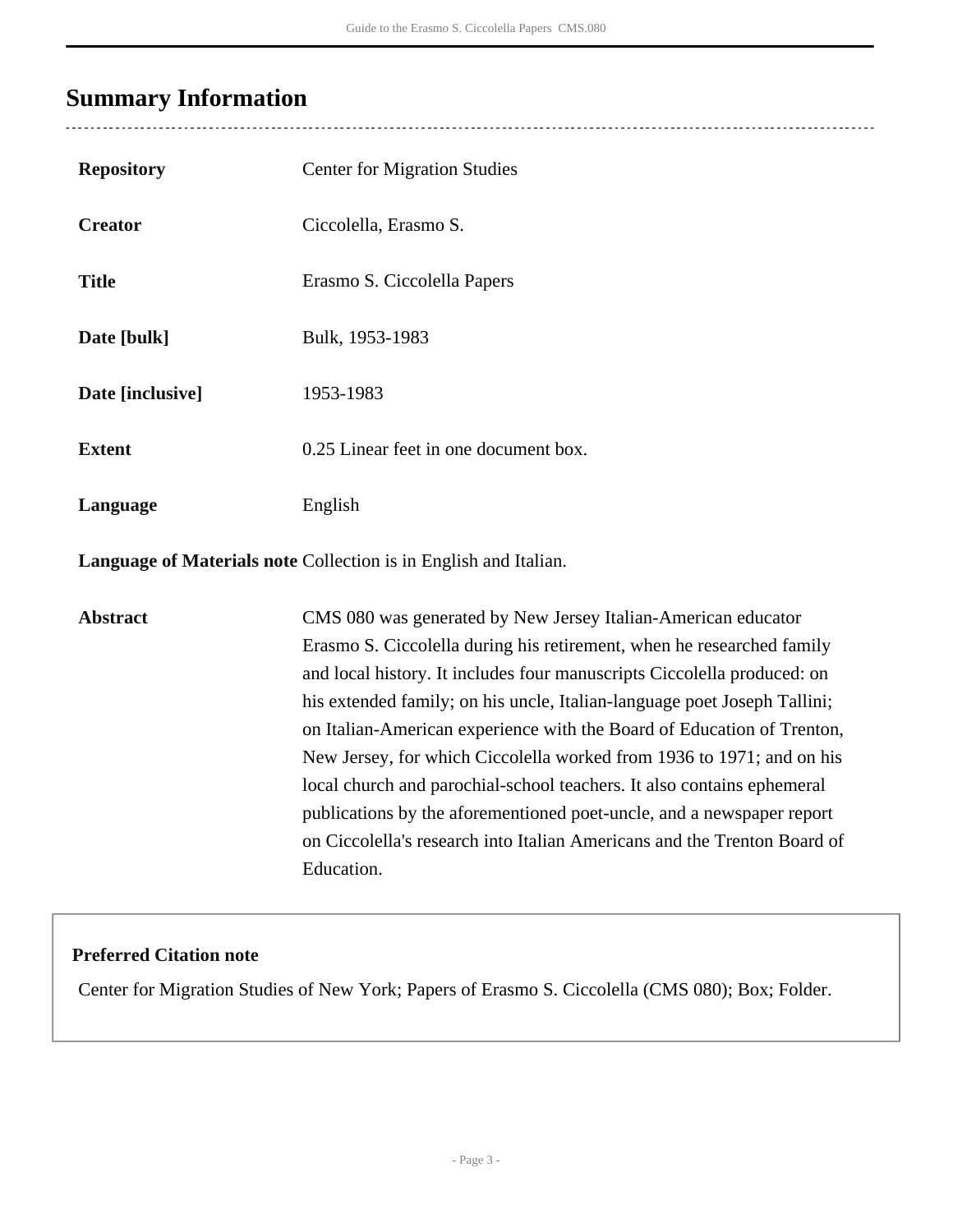### <span id="page-3-0"></span>**Biographical/Historical note**

Erasmo S. Ciccolella was born in New Jersey on November 23, 1911. Among his relatives was the Italian-language poet Joseph Tallini. Part of the first generation of Italian American teachers hired by the Trenton, New Jersey, Public School System, he taught from 1936 to his retirement in 1971, whereupon he devoted himself to family and local history. He died in Mercer County, New Jersey, February 4, 2008.

### <span id="page-3-1"></span>**Scope and Contents note**

CMS 080 documents Erasmo S. Ciccolella's life in retirement, a life for which his career prepared him. Born in 1911 in the United States of Italian heritage, Ciccolella was part of the first generation hired by the Trenton, New Jersey, Publich School System, where he taught for his entire career, from 1935 to 1971. During a long retirement (he died in 2008), he researched local and family history. He produced a book on the subject, *Vibrant Life, 1886-1942, Trenton's Italian Americans* (New York: Center for Migration Studies, 1986).

The first folder of this collection documents Ciccolella's other research interests. In 1980, he prepared a typescript on "Saint Joachim's Church in Trenton, New Jersey, and on the Religious Teachers Filippini," Filippini taught in the parochial school there. In 1982, he completed two more typescripts: one on the diary and letters of his uncle, the Italian-language poet Joseph Tallini, between 1910 and 1921 and the other on references to Italian Americans in the Minutes of the Board of Education of Trenton, New Jersey, between 1893 and 1979. A final typescript appeared in 1983, a genealogical investigation he titled "Portrait of Three Families."

The other two folders supplement the research papers. The second contains copies of all edition of Ciccolella's poet-uncle's poetry. The third contains newspaper clippings on Ciccolella's research into the Board of Education.

### <span id="page-3-2"></span>**Arrangement note**

CMS 080 is arranged into three folders: one each for Ciccolella's own typescripts, for all three editions of his uncle's book of poetry, and for a newspaper clipping on his research.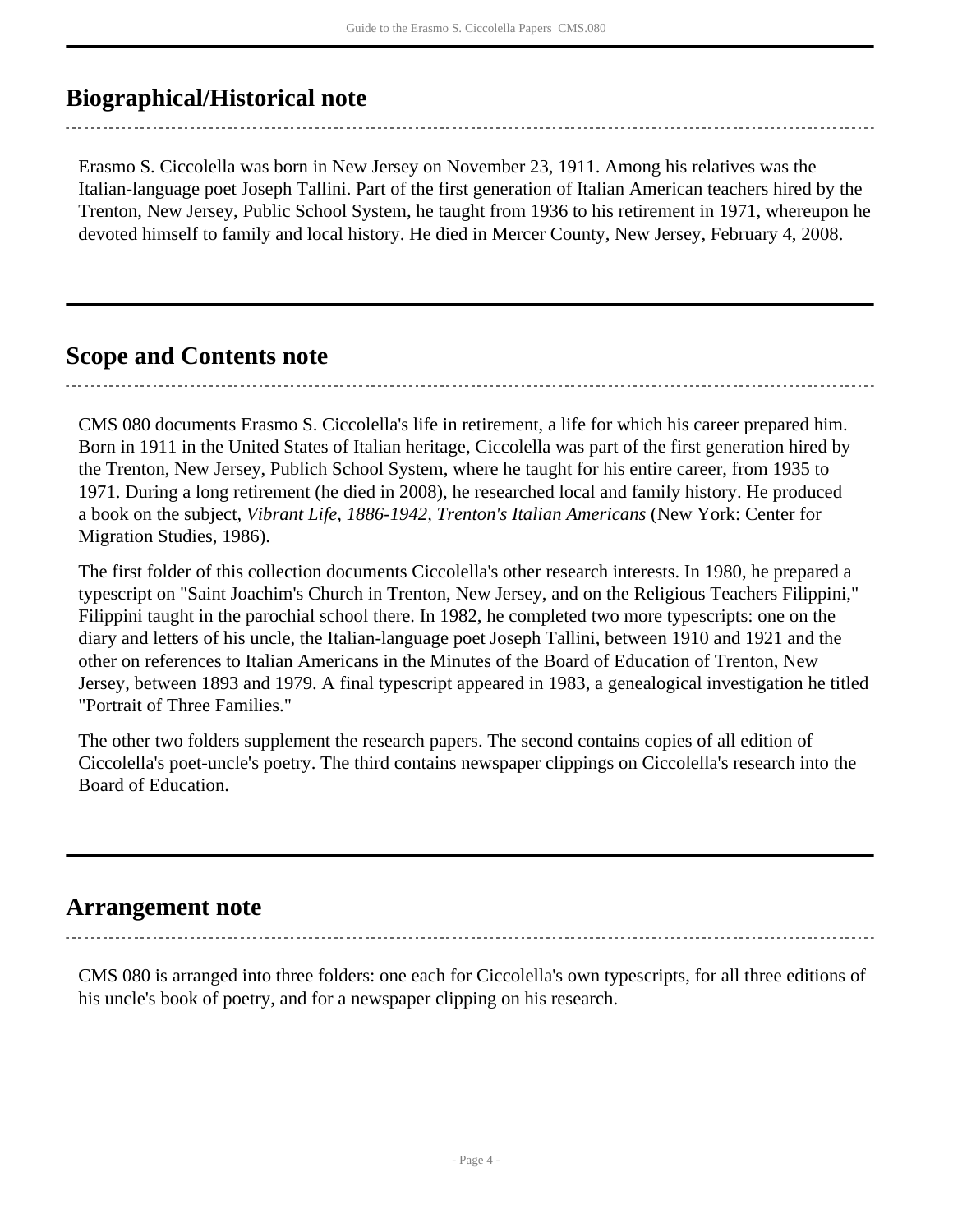### <span id="page-4-0"></span>**Administrative Information**

#### **Publication Information**

Center for Migration Studies 1988

#### **Revision Description**

 Mary Elizabeth Brown inputted the finding aid into Archivists' Toolkit in compliance with DACS. Nicole Greenhouse checked the work. 2014

#### **Conditions Governing Access note**

Open to researchers by appointment.

#### **Conditions Governing Use note**

Copyright is owned by the Center for Migration Studies. Persmission to publish must be requested before use.

#### **Immediate Source of Acquisition note**

Erasmo S. Ciccolella of 301 Hamilton Avenue, Trenton, New Jersey.

#### **Processing Information note**

Nicholas J. Falco prepared the original finding aid in October 1988, and a print copy is available on request. In 2014 Mary Elizabeth Brown inputted the finding aid in Archivists' Toolkit in compliance with DACS In 2013, and folder descriptions were simplified from the original print finding aid. (The original finding aid is available in print upon request). Folder titles in the container list online may vary from the the physical folder titles.

### <span id="page-4-1"></span>**Controlled Access Headings**

#### **Personal Name(s)**

• Tallini, Joseph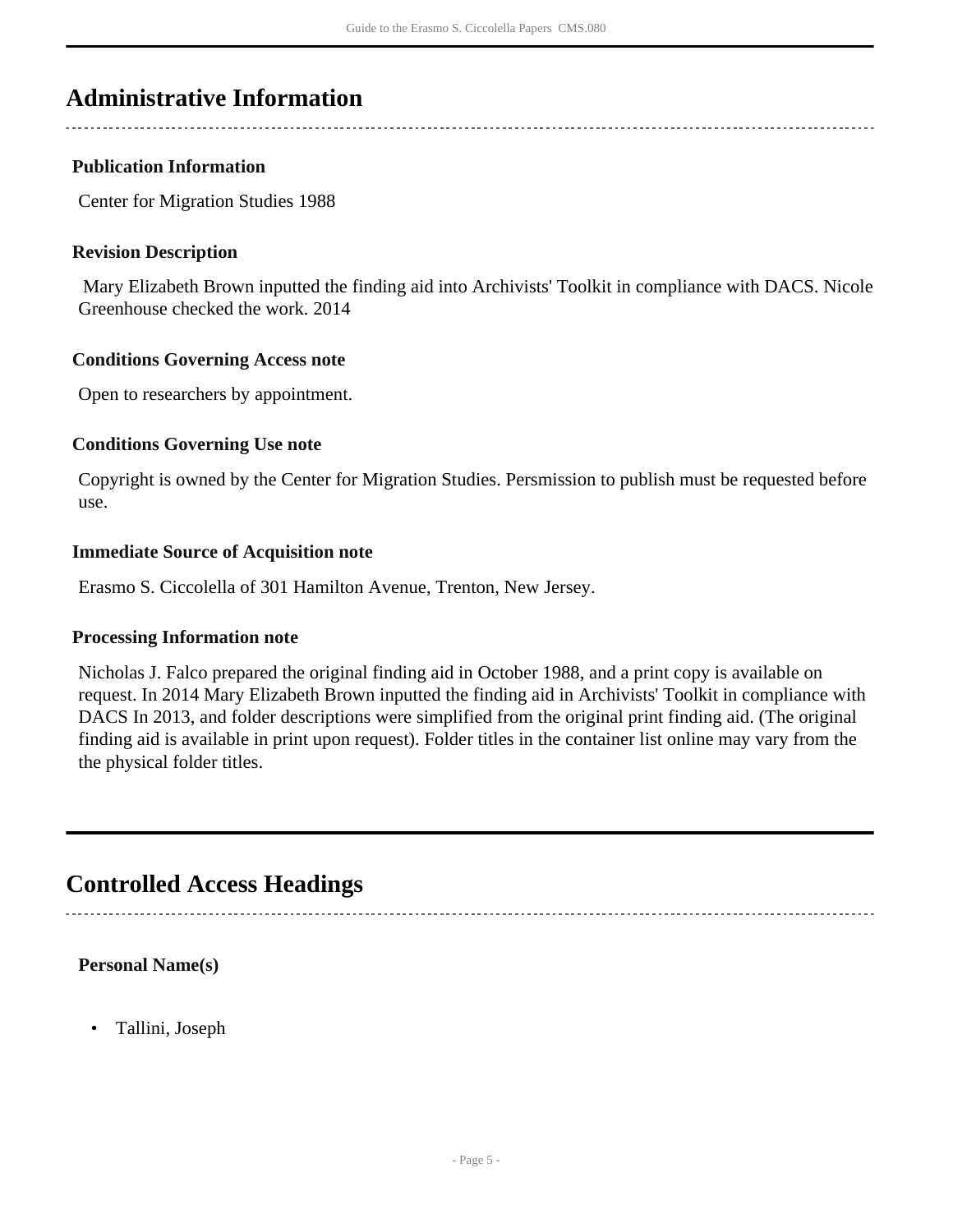### **Subject(s)**

- Italian Americans |x Intellectual life |y 20th century.
- Italian Americans |z New Jersey |z Trenton |x History.

### <span id="page-5-0"></span>**Other Finding Aids note**

. . . . . . . . . . . . . . . . . 

Nicholas J. Falco drafted the original finding aid in October 1988. It is available in print on request.